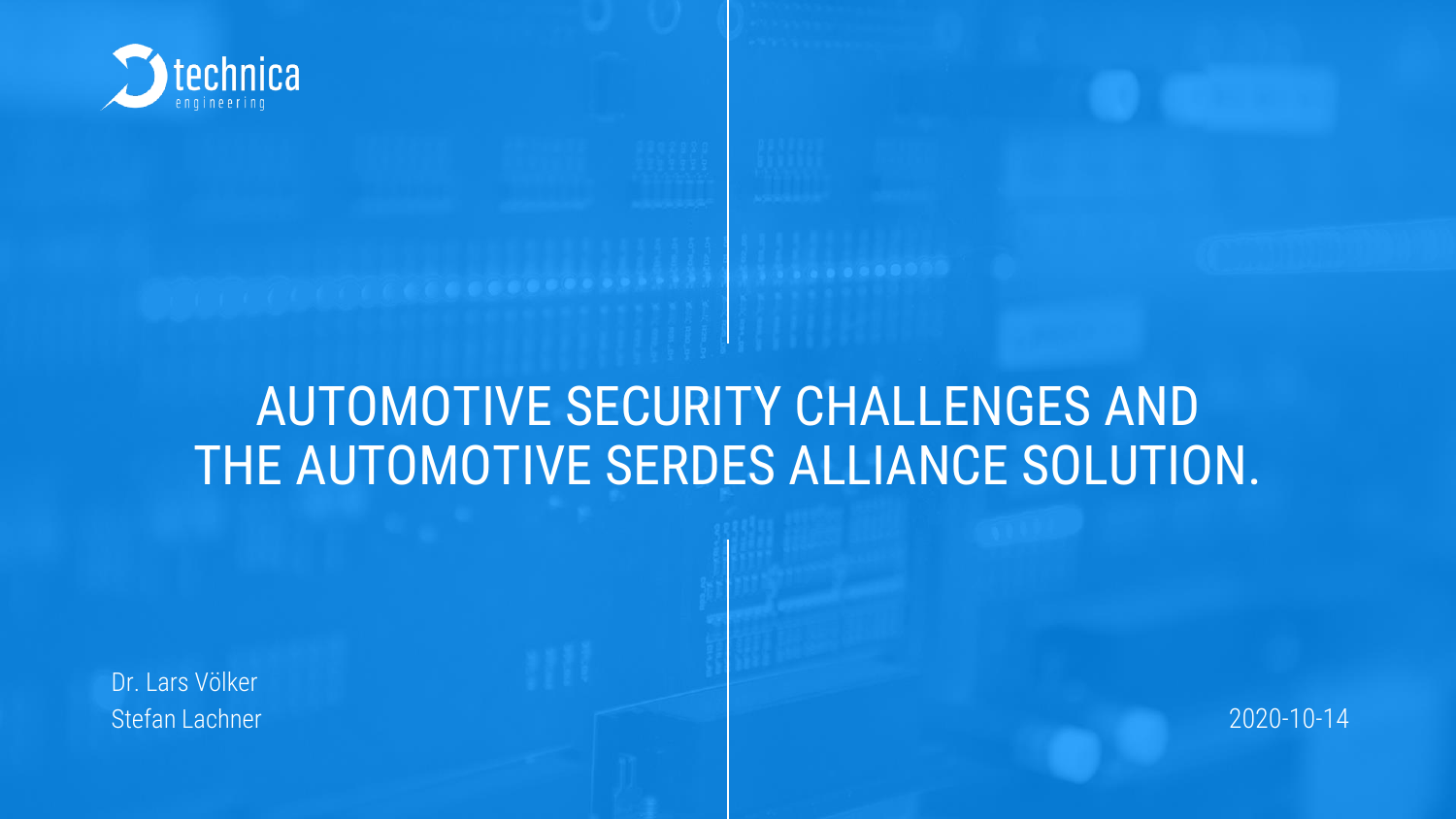

- The automotive industry must cope with a changing world!
- Trend 1: Autonomous driving changes vehicles!
	- Highly critical functions are automated with increasing amounts of software.
	- For high levels the driver wants to give up control of the vehicle.
- Trend 2: Attacks against vehicles are getting more common!
	- Vehicle attacks get more interesting.
	- Attackers better understand vehicles every day.
- What happens if you combine those two?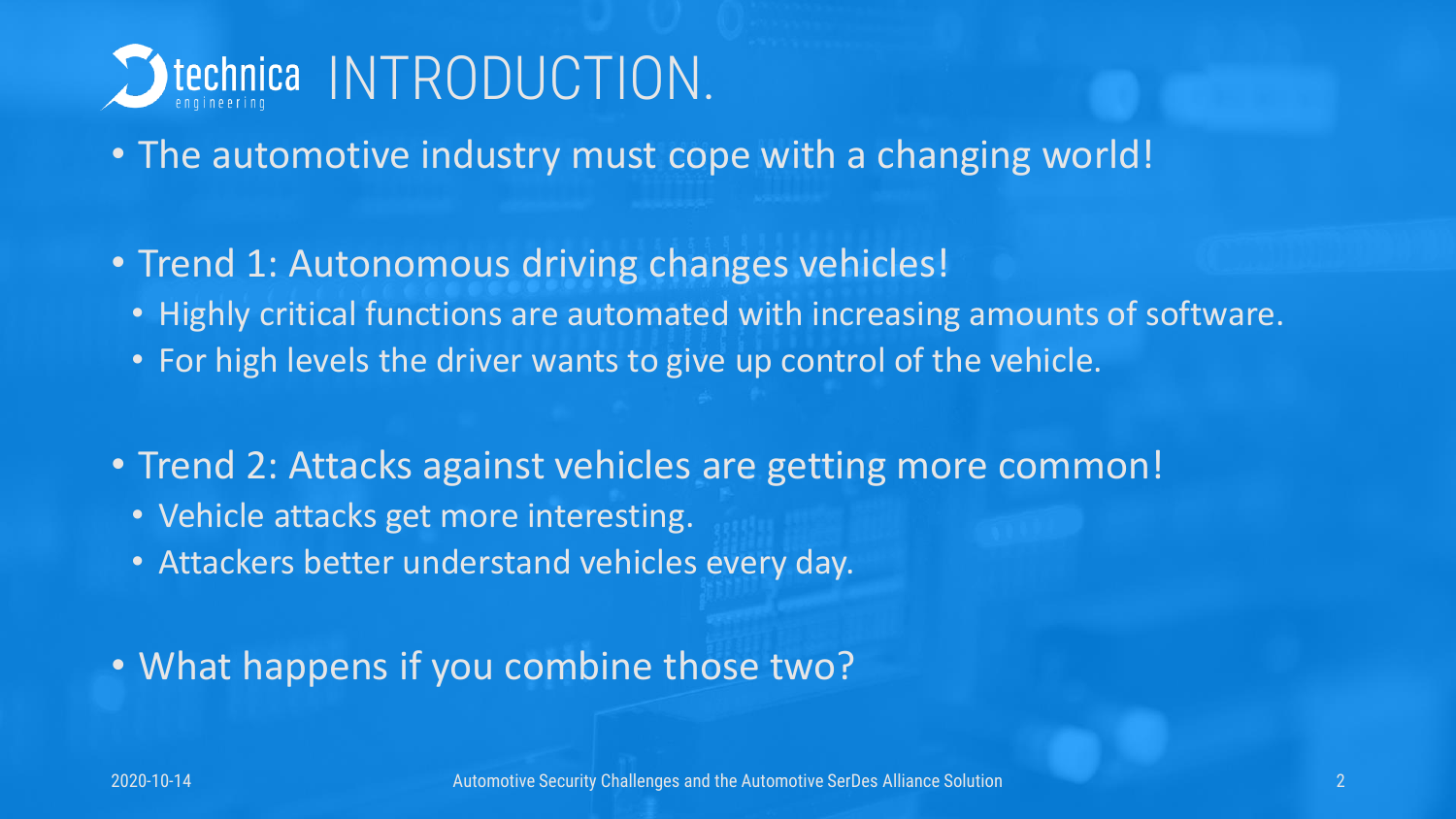## TABLE OF CONTENTS TECHNICA ENGINEERING AUTOMOTIVE SECURITY CHALLENGES AND THE ASA SOLUTION.

- Introduction.
- Automotive life cycle.
- What to consider for secure SerDes?
- ASA SerDes Security!
- Summary.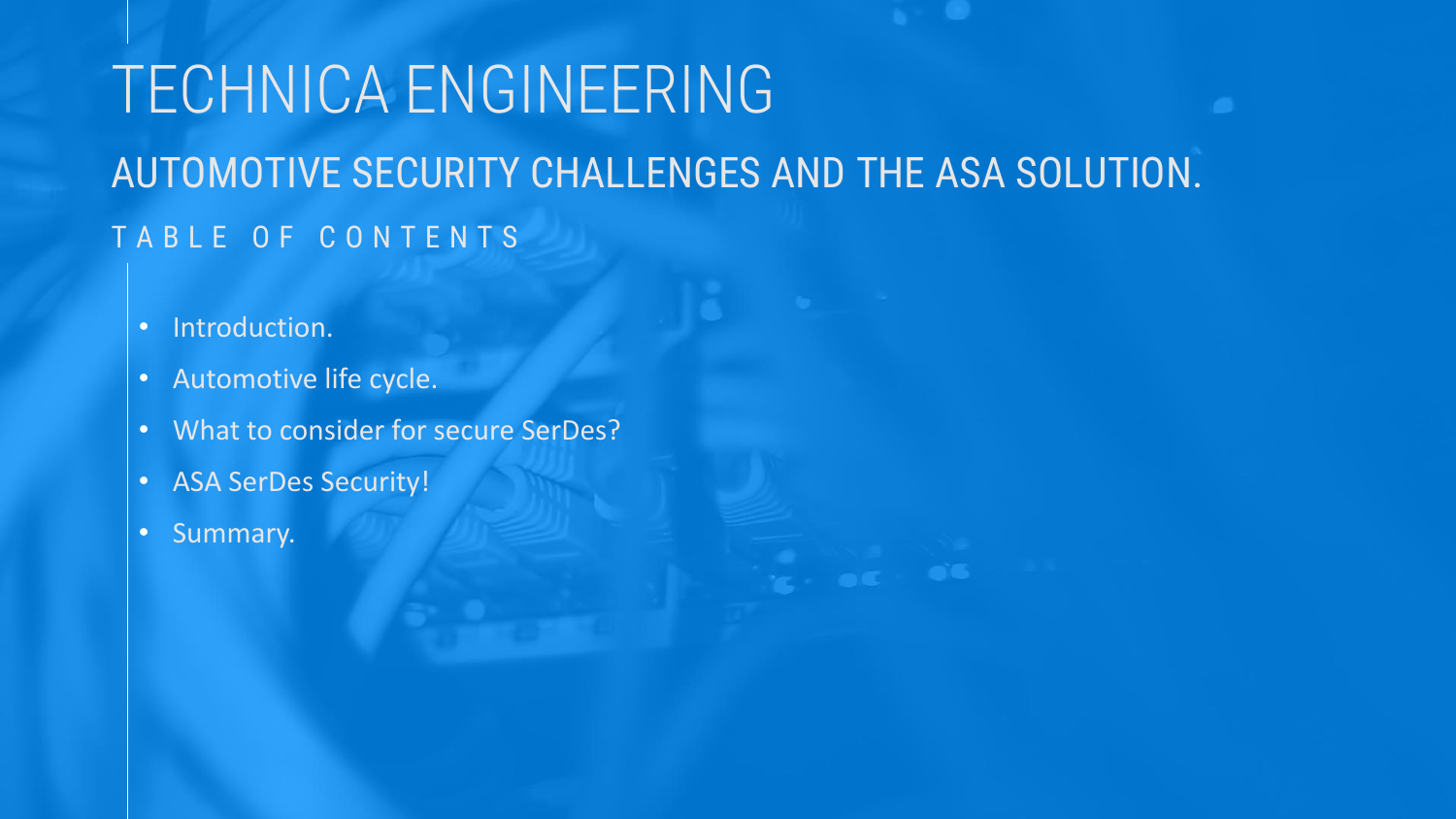

- Automotive is different and has specific requirements.
- Building vehicles:
	- Building vehicles needs to be automated and robust.
	- OEMs cannot trust every plant worldwide.
- Startup and vehicle usage:
	- Startup times and sleep cycles are very critical.
	- Scalability is very important.
	- Vehicles have a long life.
	- Service in the garage needs to be considered.
- For more details refer to [1].

[1] Dr. Lars Völker, BMW: "Why is network security in vehicles so hard?", Hanser Automotive Networks, 2018.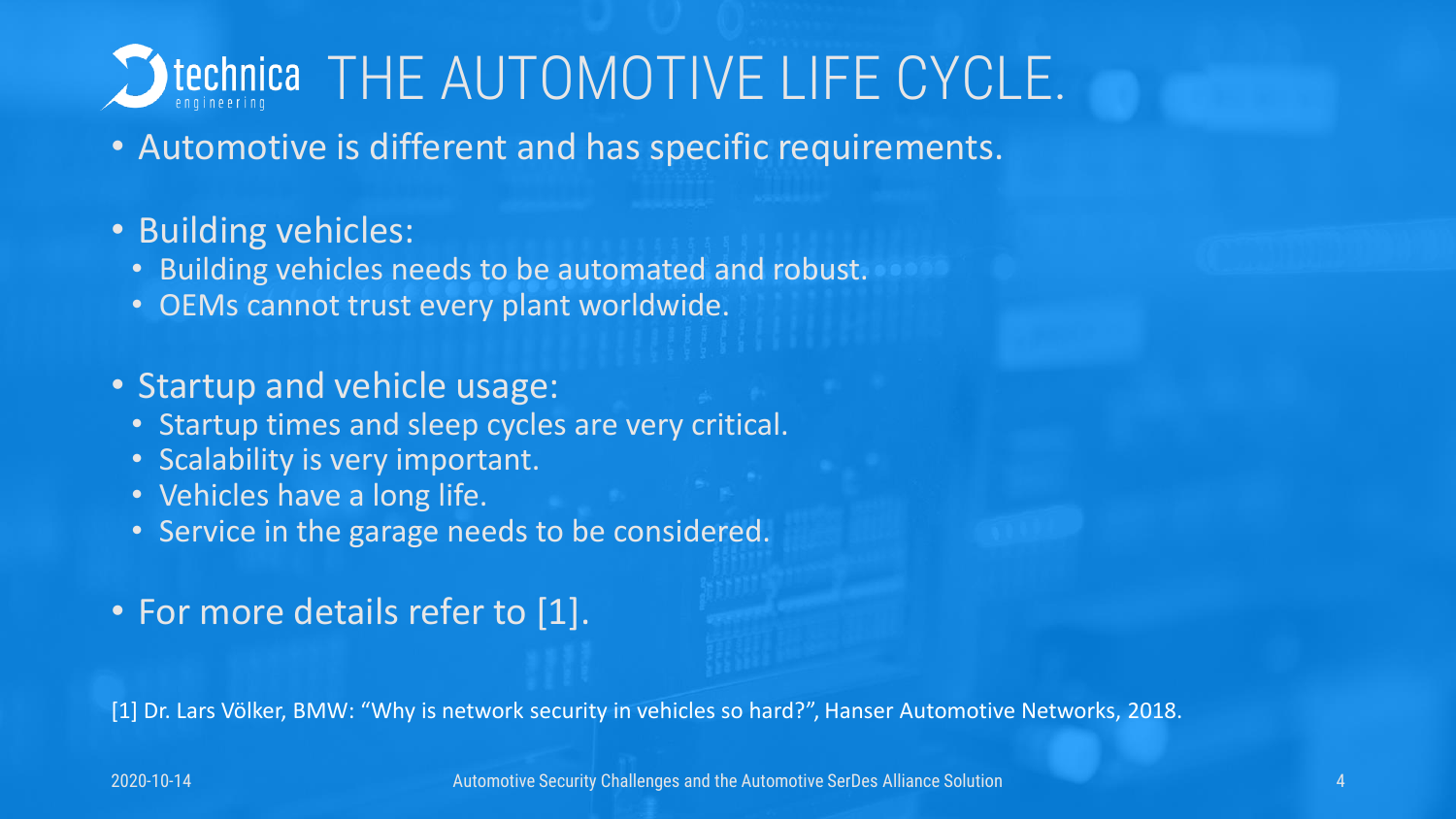

- Life Cycle:
	- **Production** in OEM plant.
	- **Part replacement**.
	- **Part transfer** between vehicles.
	- **Development** Support.
	- Lifecycle Requirements in **Supply Chain**.
	- **Counterfeit Parts**.
- Security attacks on vehicle to consider:
	- Sensor stolen and sold as spare part. (**Component theft**).
	- **Man-in-the-Middle** devices.
	- **Manipulation** of SerDes links.
	- **Data leakage** / d**ata protection**.

Use Case or **Requirement**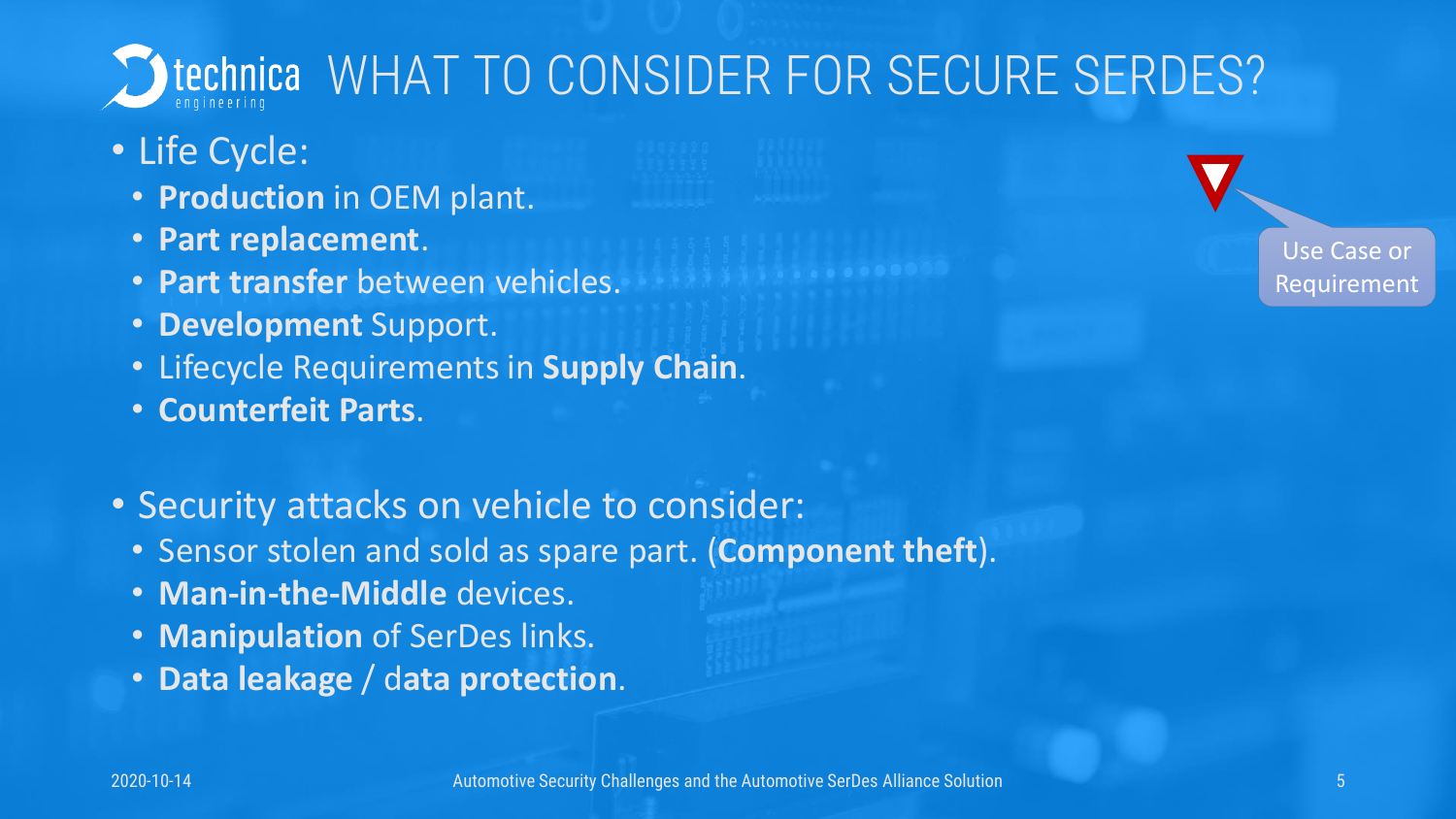

- **Production**: Vehicle assembly in OEM plant.
	- Vehicle is assembled.
	- Tester connects plant vehicle to plant IT.
	- Install Software? Coding? Generating Keys? Certs?
	- Plant IT is connected to central IT.
		- Transfer data to and from central infrastructure.
- Requirements:
	- Assembly needs to be fast!
	- Plant might not be online 100% of the time!
	- Plant might not be fully trusted!

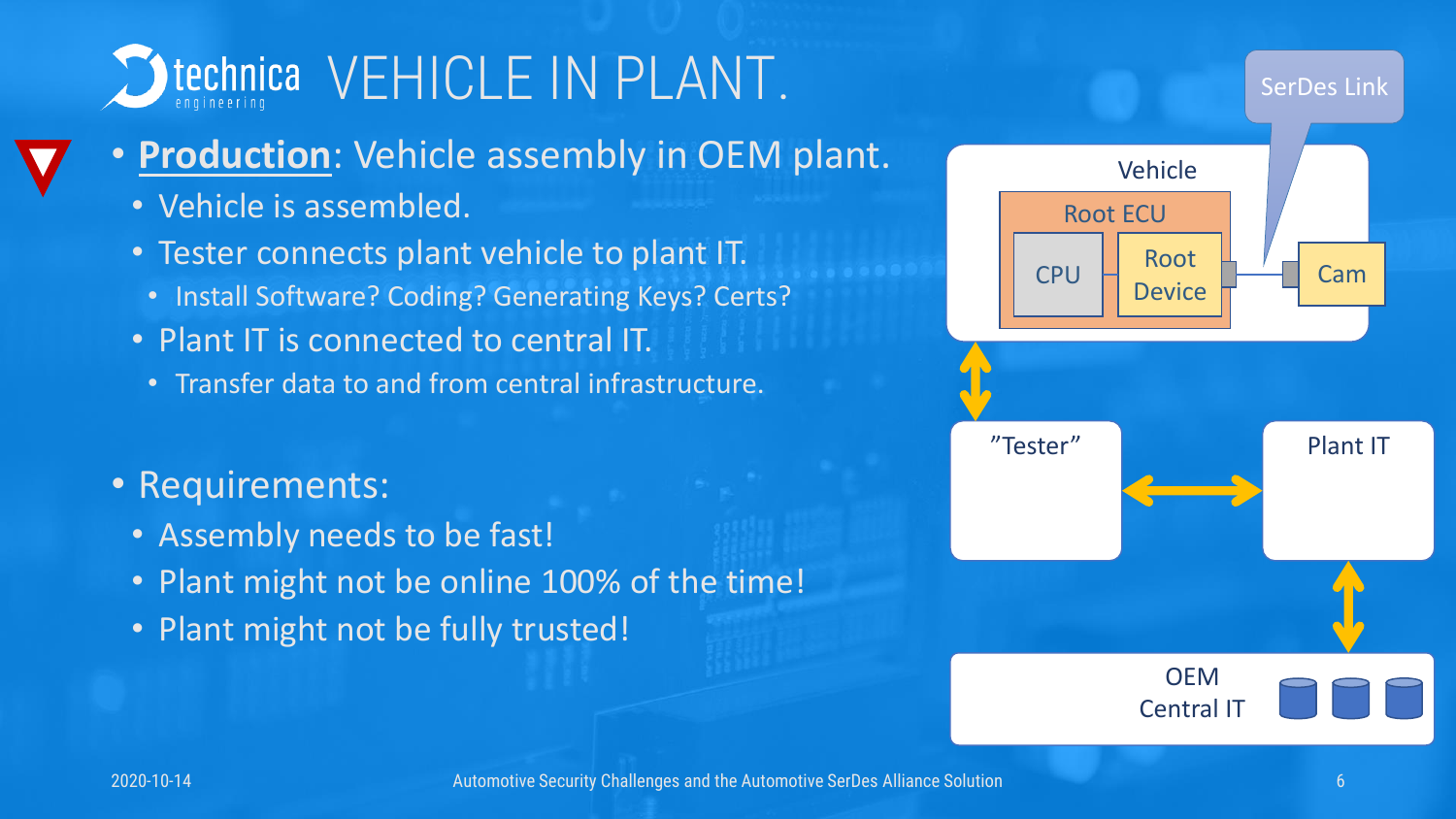

- Service is done by OEM owned or controlled or totally independent garage.
	- Only limited trust by OEM possible.
	- Testers in Garage might not be fully online.

• Relevant use cases:

- **Part replacement**: exchange broken part.
	- Part broken by accident.
	- Vehicle needs to work again. Securely.

#### • **Part transfer**: transfer between vehicles.

- This needs to possible for the owner.
- This is very similar to "reusing stolen parts".
- How to separate those two?

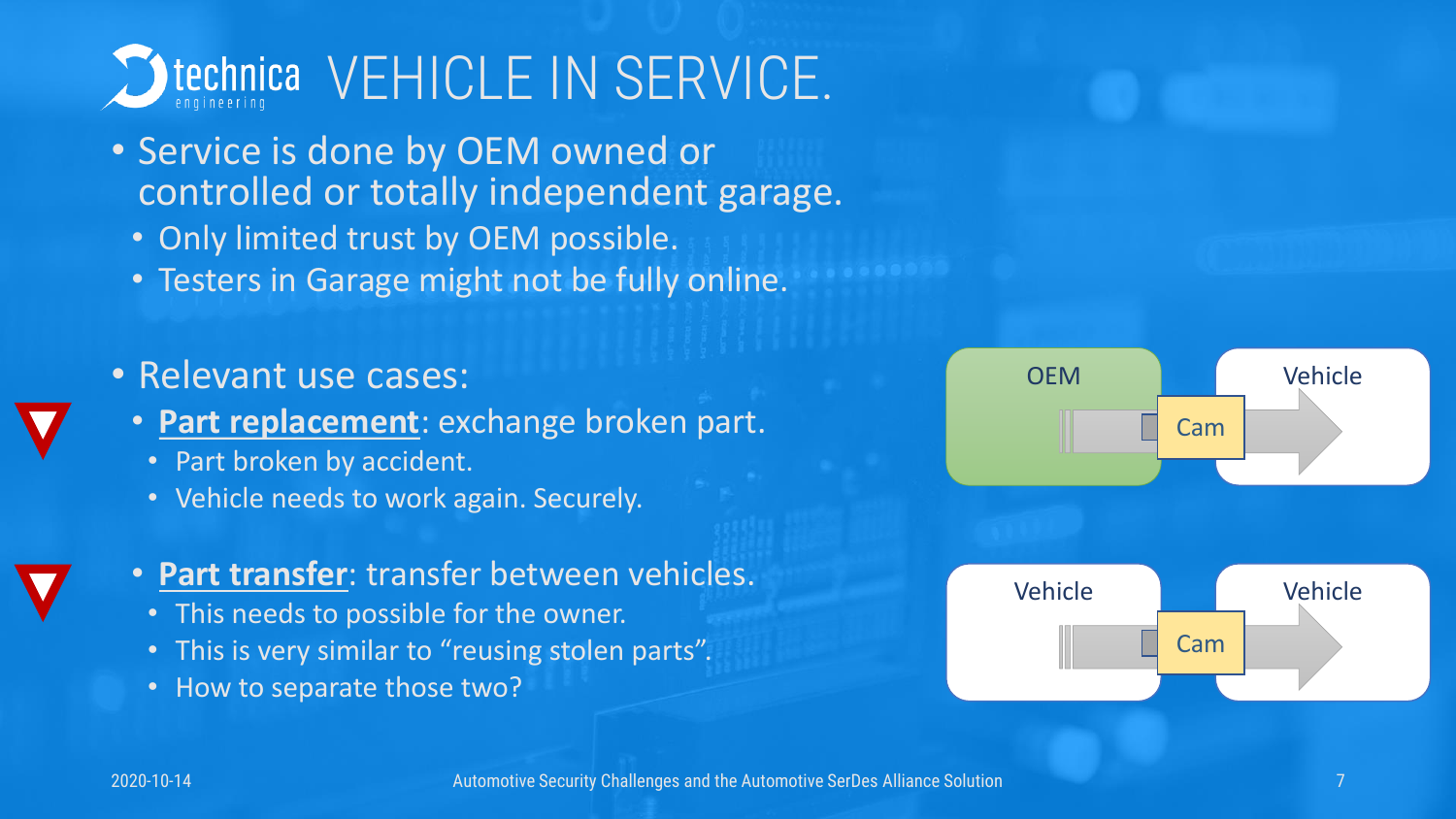

- OEM needs to develop and validate.
	- Security needs to allow Development.
- Requirements for vehicle **development**:
	- OEM needs to record and understand communication.
	- OEM needs to be able to simulate parts.
	- OEM needs to be able to transfer and modify parts.
	- The same is true for Tier-1, etc.





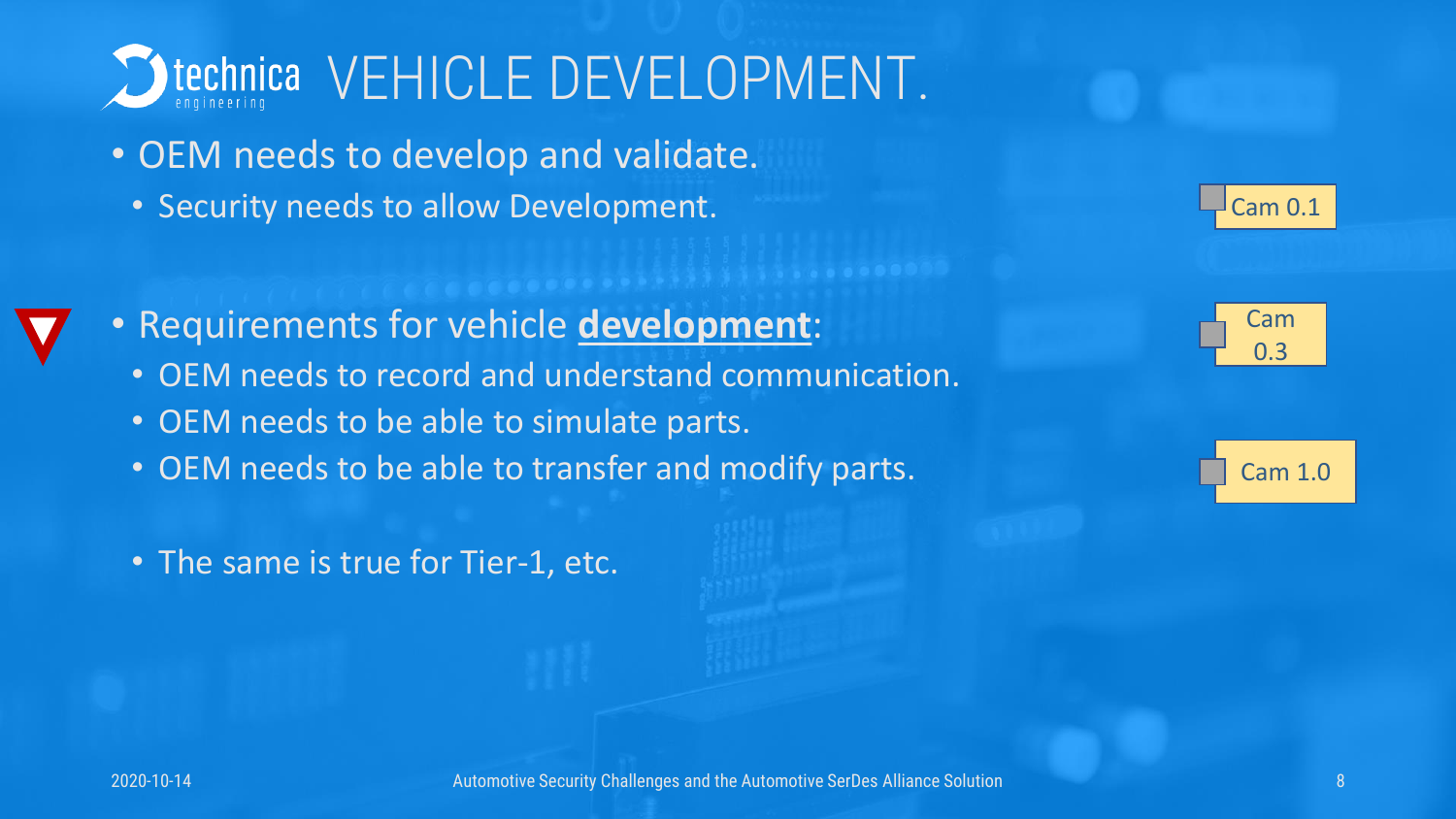

- Parts needs to be distributed world-wide.
- Theft in supply chain is possible.
- Counterfeit parts:
	- Problems for Safety and Security!
	- Customers might be tricked into lower quality.
	- Tools might be stolen of Tier-1.
- Requirements:
	- Allow control of **supply chain**!
	- Stop **counterfeiting**.

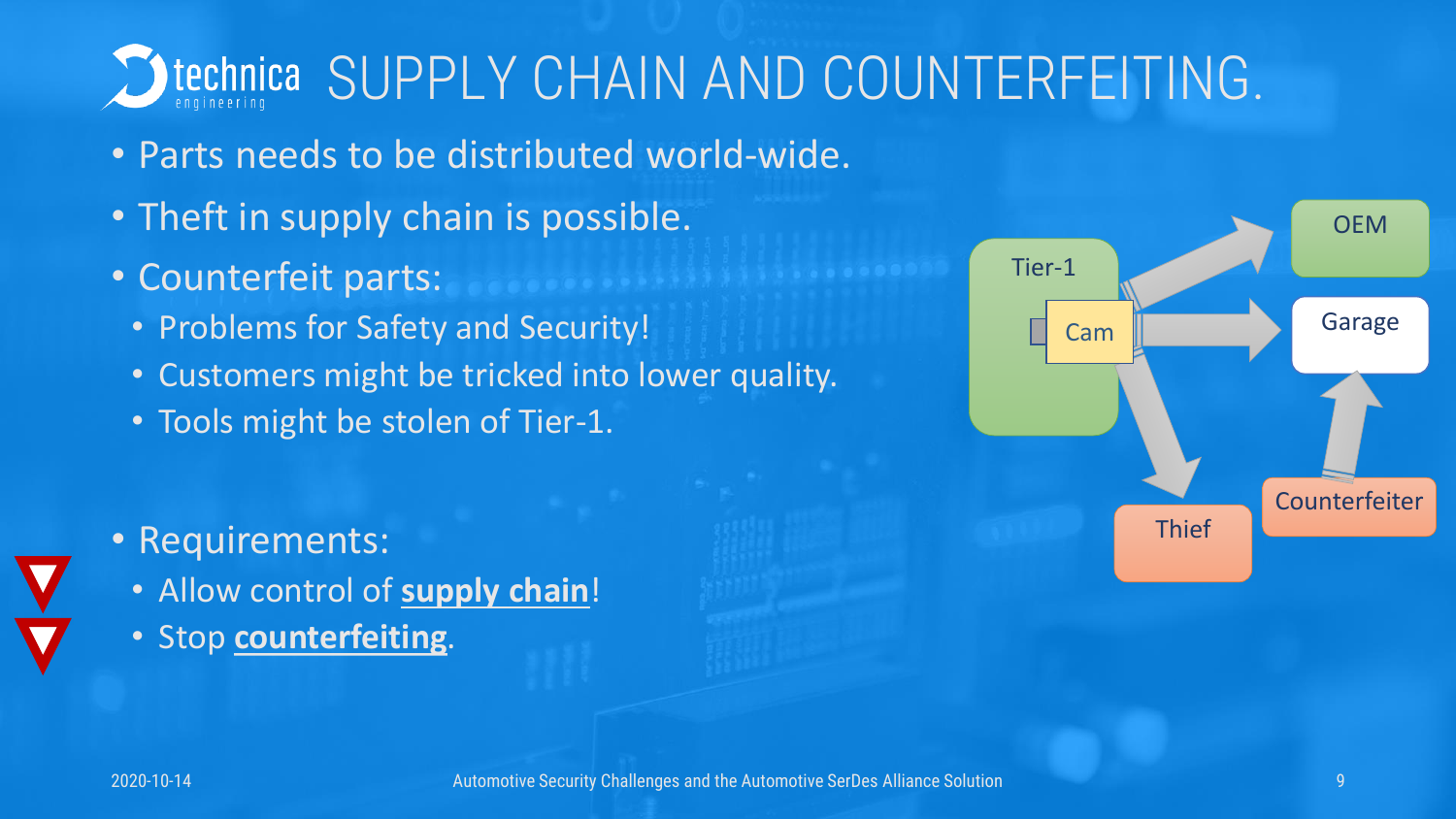# Itechnica ATTACK: COMPONENT THEFT.

- More expensive components (RADAR, LIDAR, …) used.
- The market for component theft is huge!
	- Replacement parts for fixing a vehicle after an accident.
	- Parts to "upgrade" vehicle features.
	- Parts to masquerade mileage manipulation.
- Component theft costs are high!
	- Vehicles are stolen or broken into.
	- Damages on vehicle are high (e.g. cut cable harness or broken window).
	- This is reflected in insurance premiums.

#### • **Component theft** needs to be made useless for the attacker!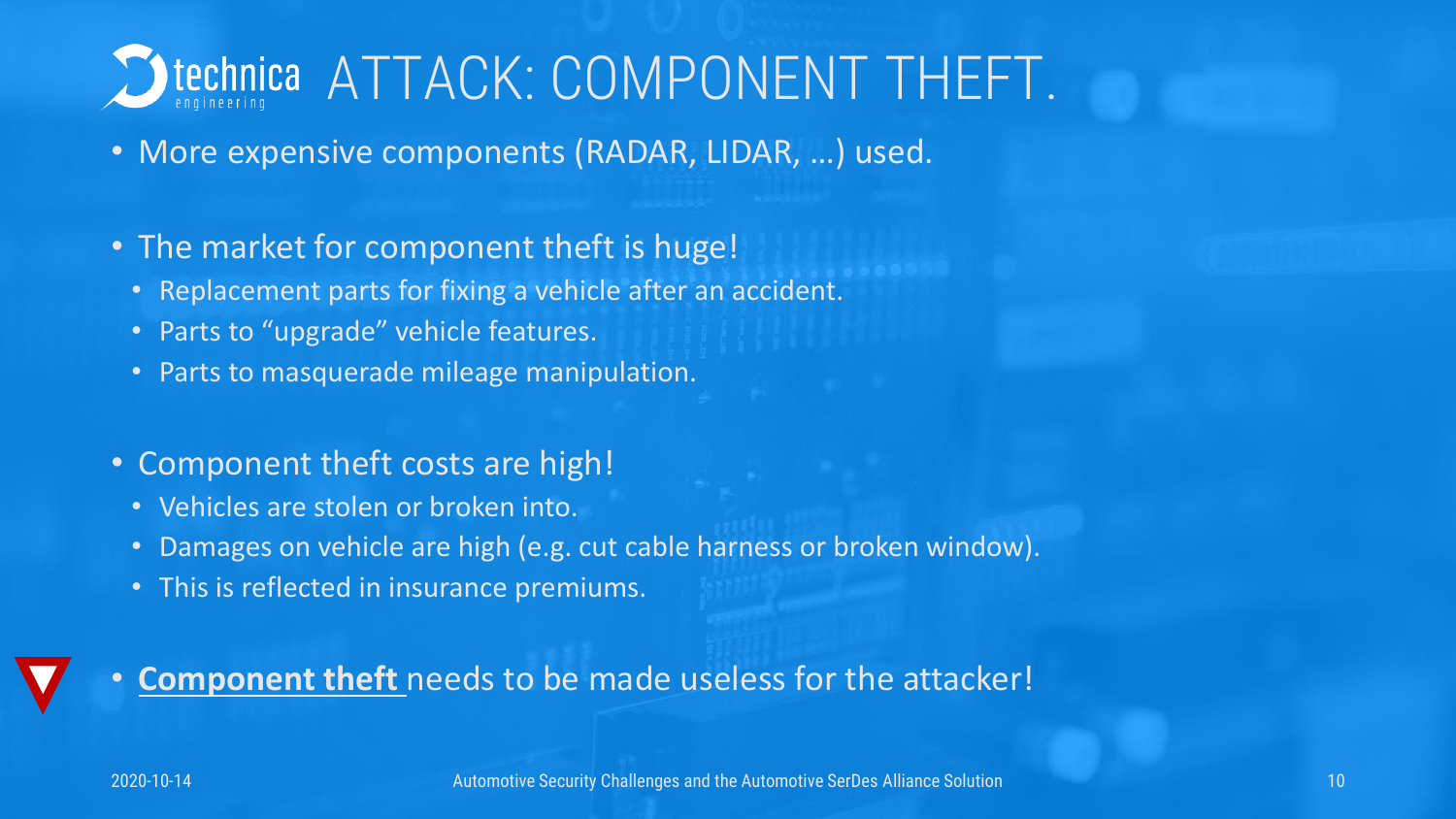

• Autonomous driving requires high security but also sensors on the surface of the vehicle.

#### • Attack:

- Install a device between sensor and rest of vehicle. This could be done in a very small time.
- Attack vehicle with e.g. wrong data.
- Attacker could be owner, too.

## • Make sure that **man-in-the-middle** attacks are not possible.



Man-in-themiddle device

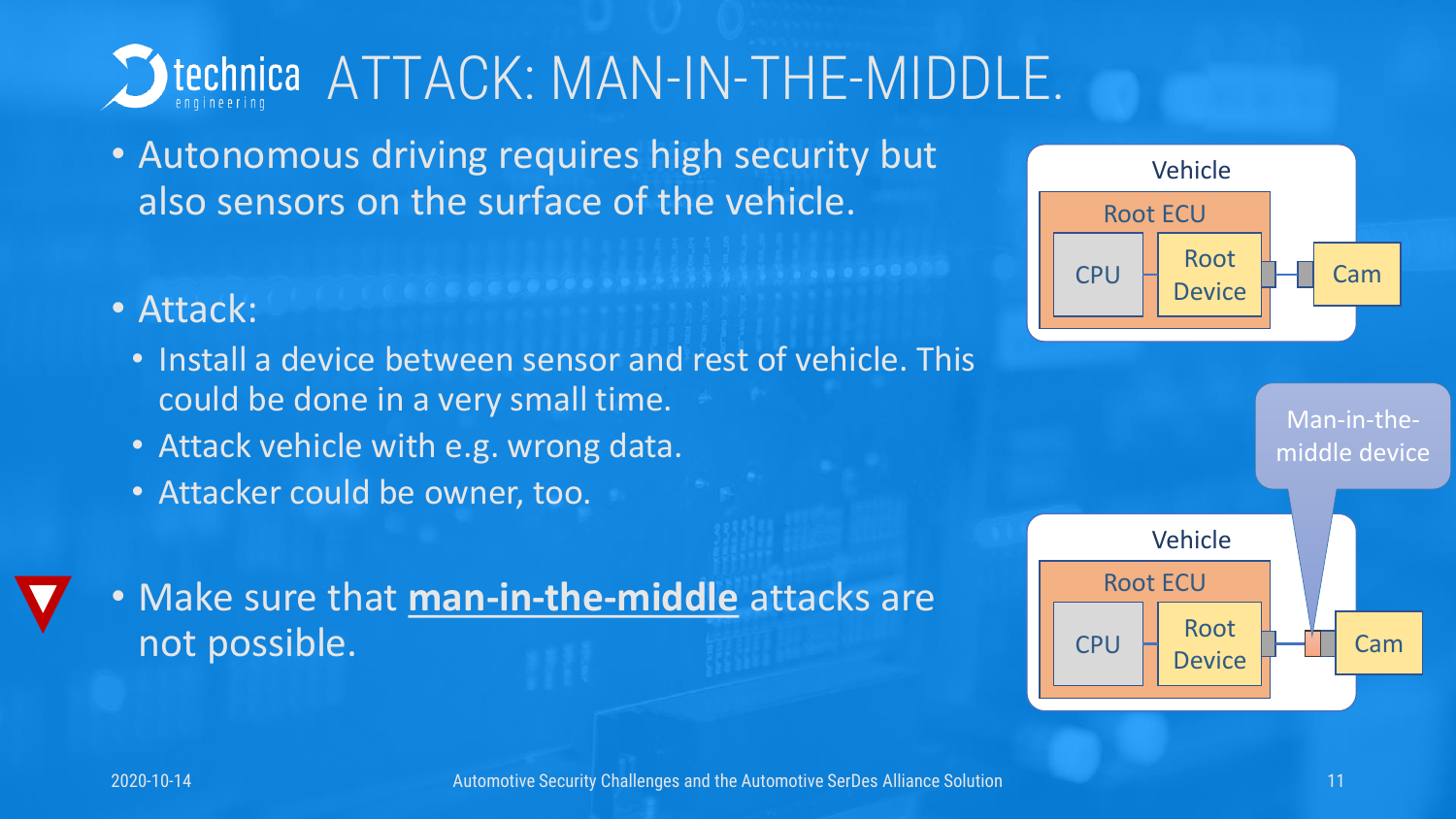

• Attackers may attack the link, too!

• **Manipulation** of a SerDes link. Due to regulatory and security concern manipulation of critical links (e.g. for autonomous driving) cannot be permitted.





Record data!

Attack link!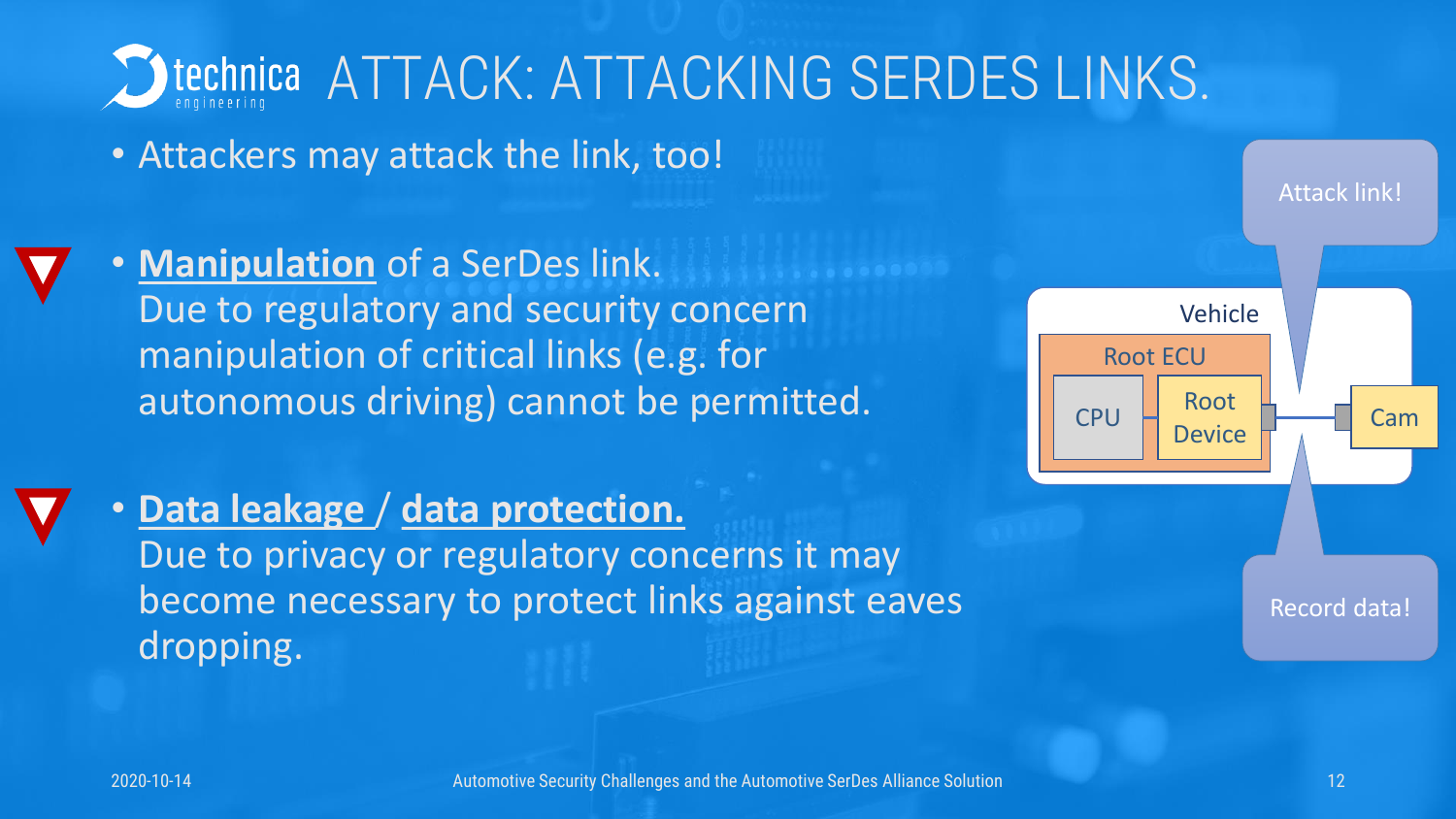

- For the newly developed open ASA SerDes standard security was considered from the beginning.
	- Security is not added on top but an integral part of the standard!
- ASA SerDes security was designed to cope with the use cases, requirements and attacks before.
- Security solution consists of two parts:
	- Key management onboard and offboard.
	- Protection of communication traffic.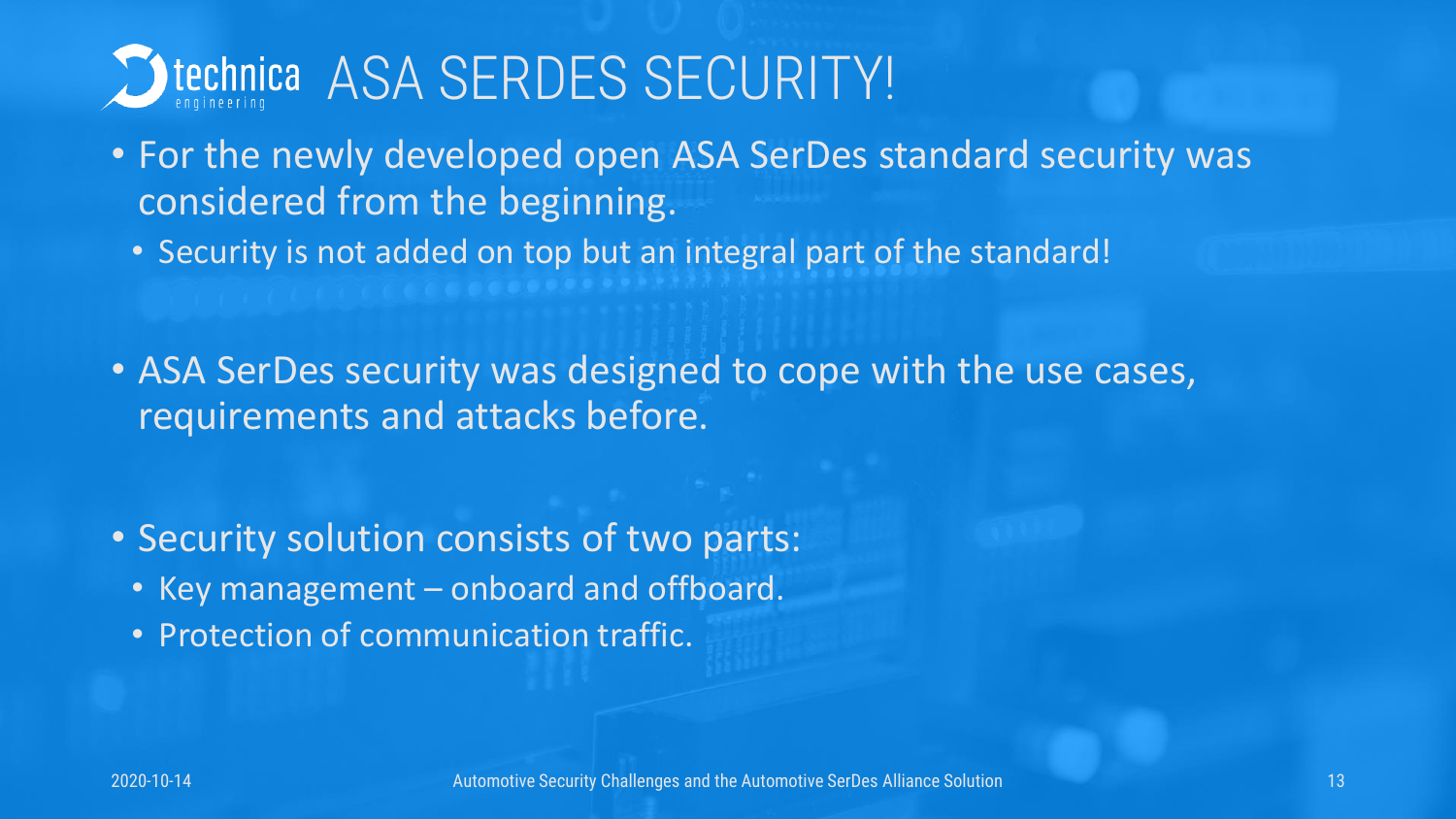

### • ASA SerDes is based on branches and nodes.

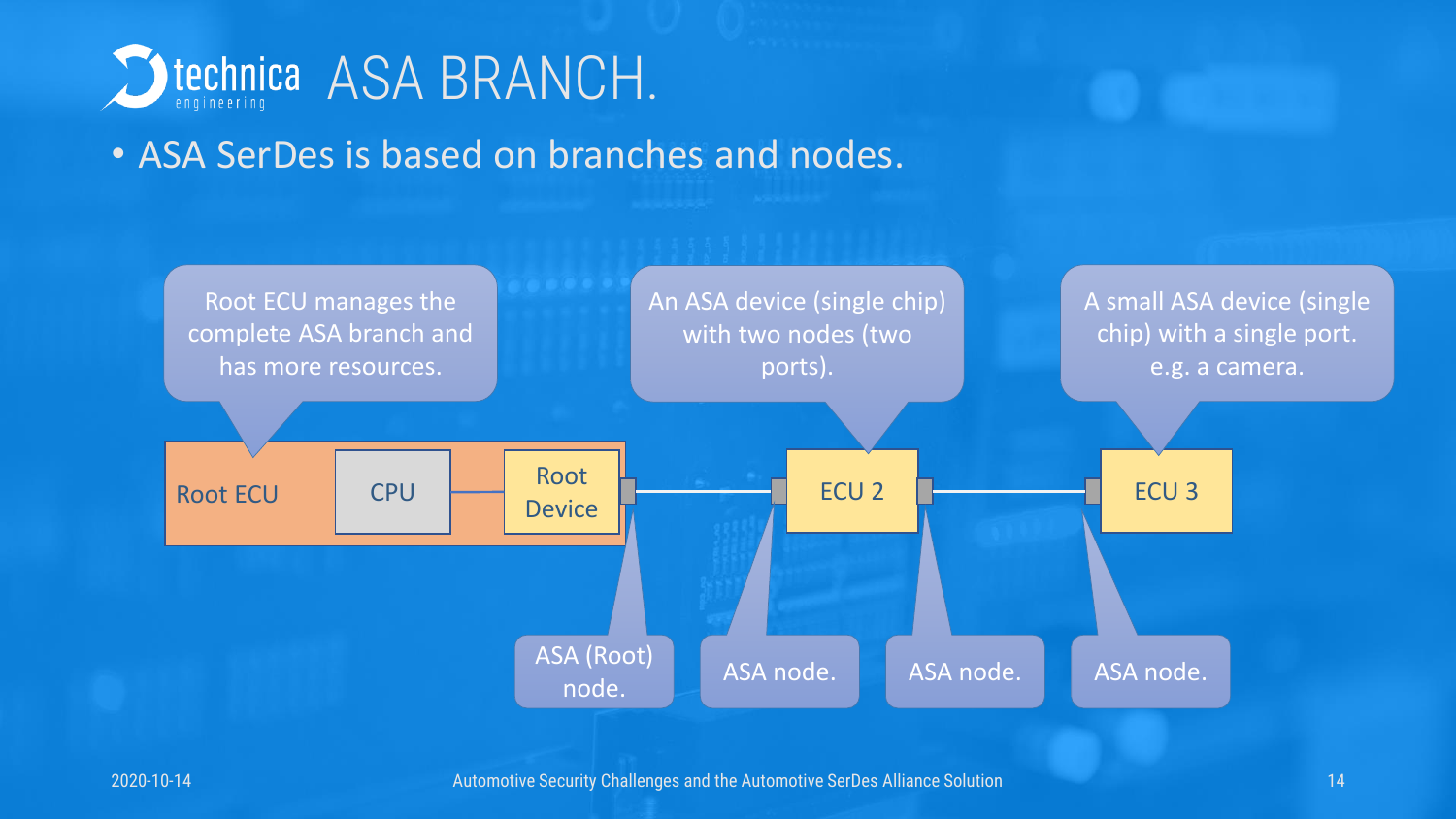

- ASA Security is protecting communication per link (point to point).
- ASA Security also protects against:
	- Counterfeit parts
	- Parts theft

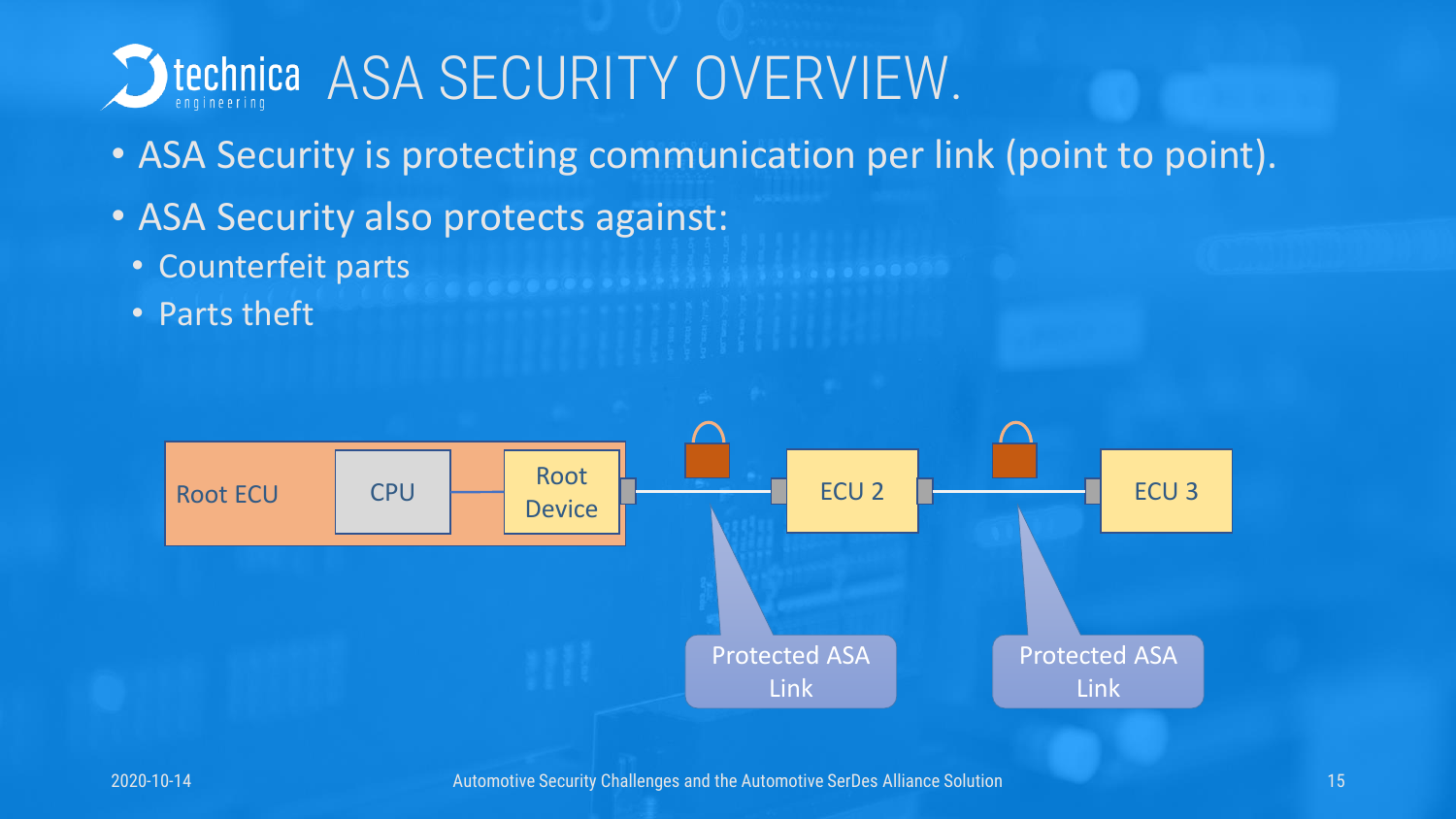

- Key management is based on a three-level hierarchy of symmetric keys:
	- Symmetric  $\rightarrow$  fast startup and low overhead.
	- Three levels  $\rightarrow$  control device, control binding to vehicle, keys to protect link.
	- Each level protects the installation of the next levels keys.

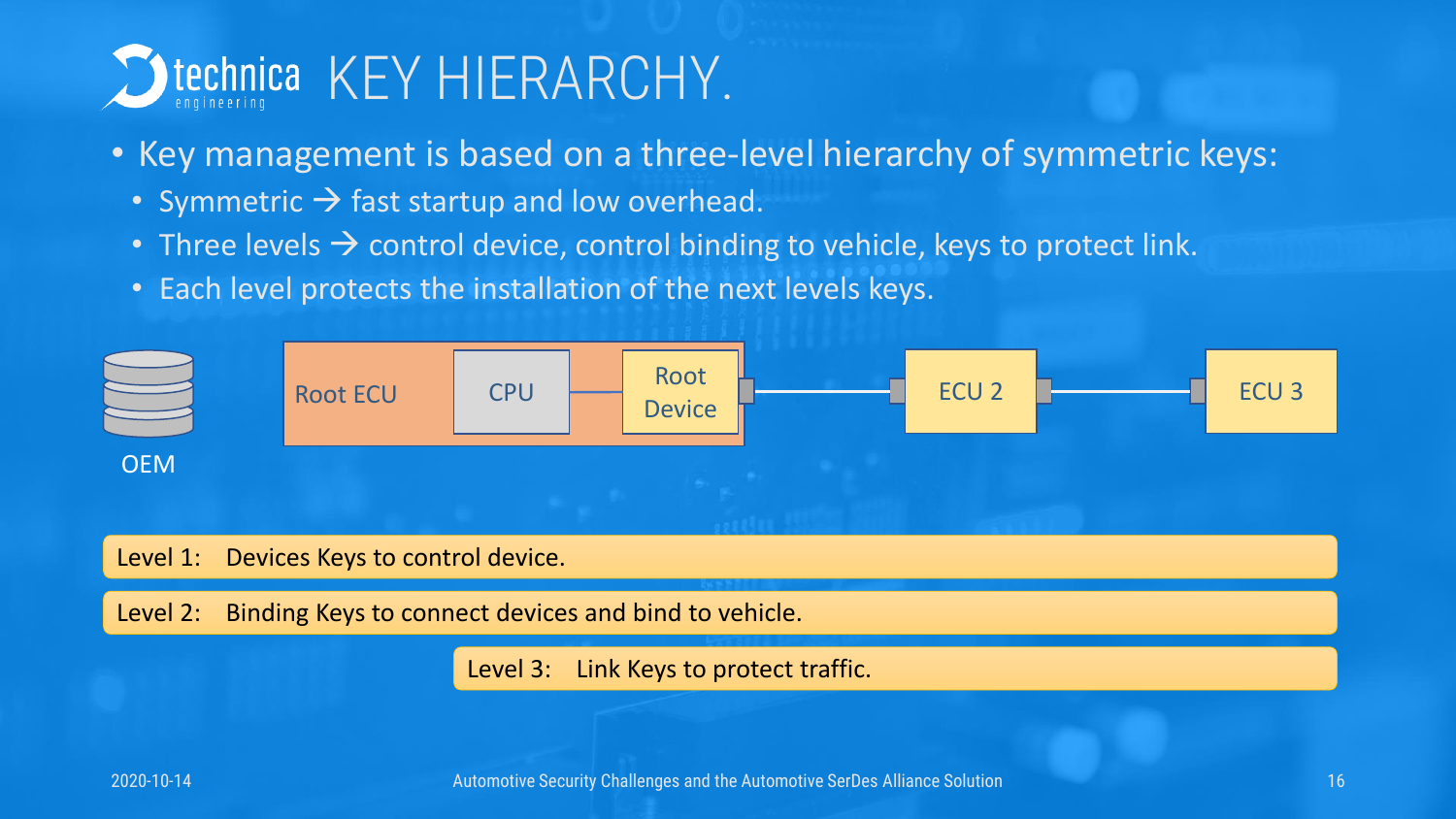

- Tier-1 controls device during logistics via first part of Device Key.
- OEM takes control via Device Key.

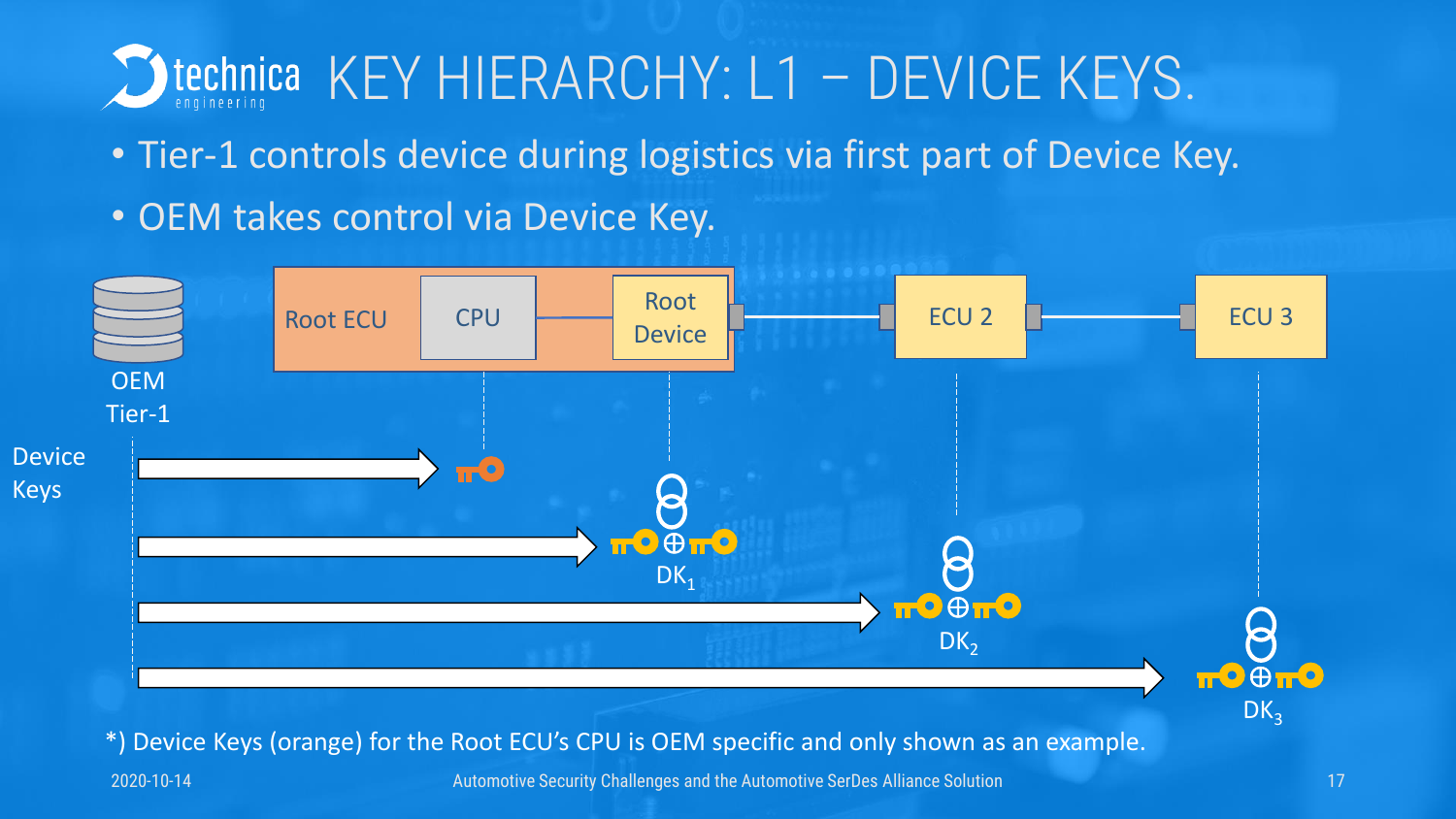

### • OEM binds devices together and to the vehicle.

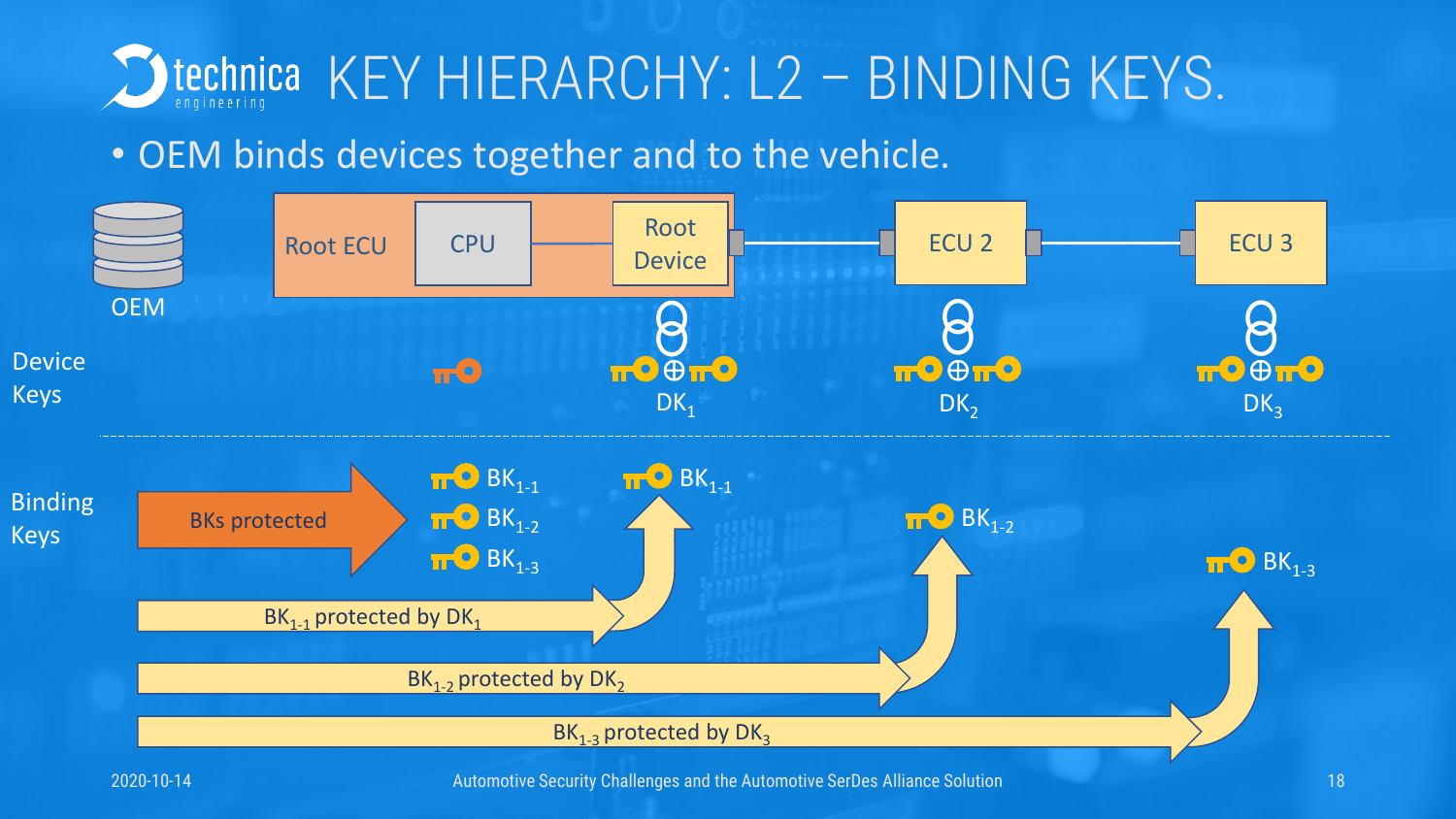

### • Root ECU installs link keys to protect traffic.

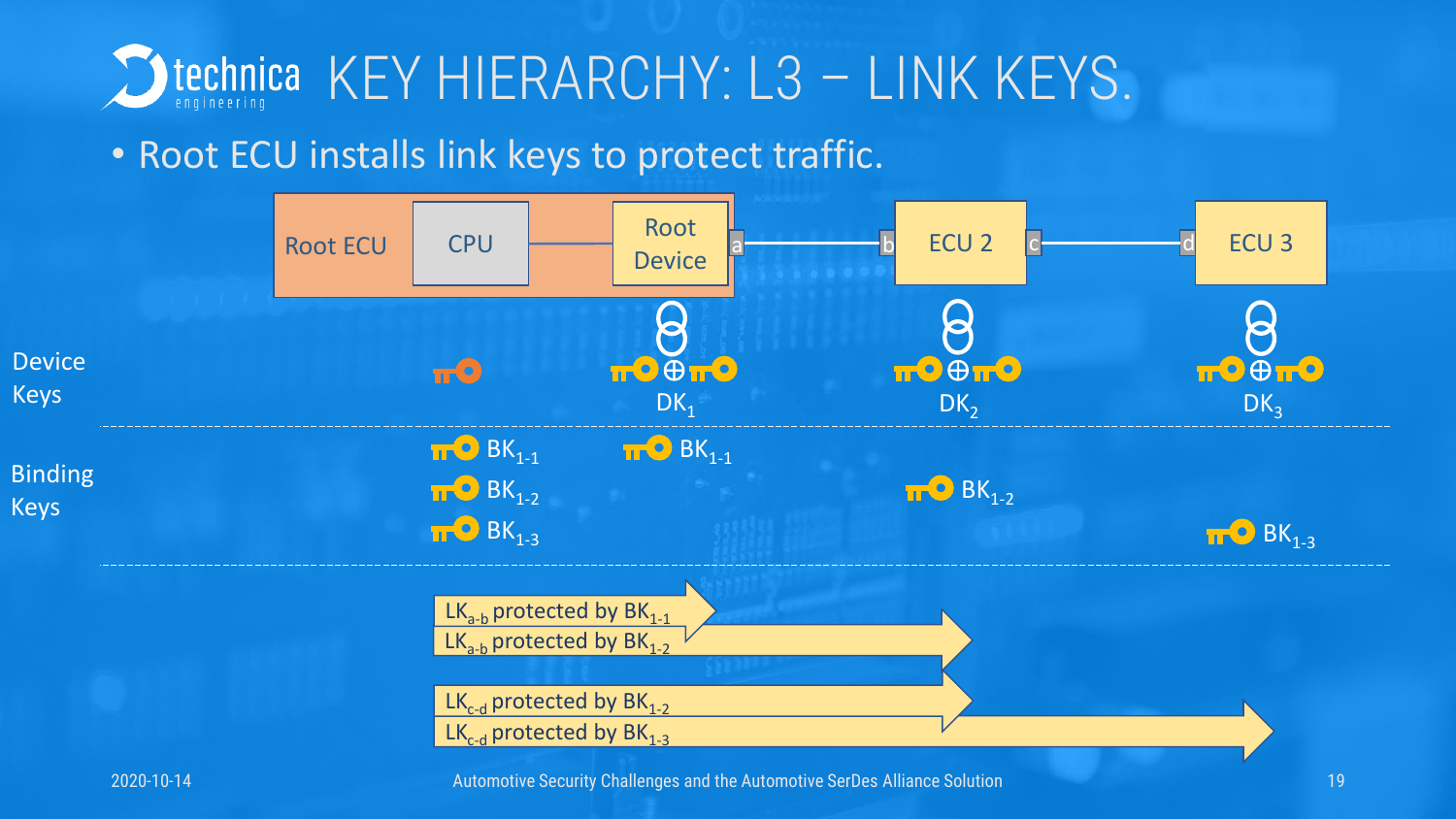



- The link layer protection supports based on link keys:
	- authentication only
	- encryption + authentication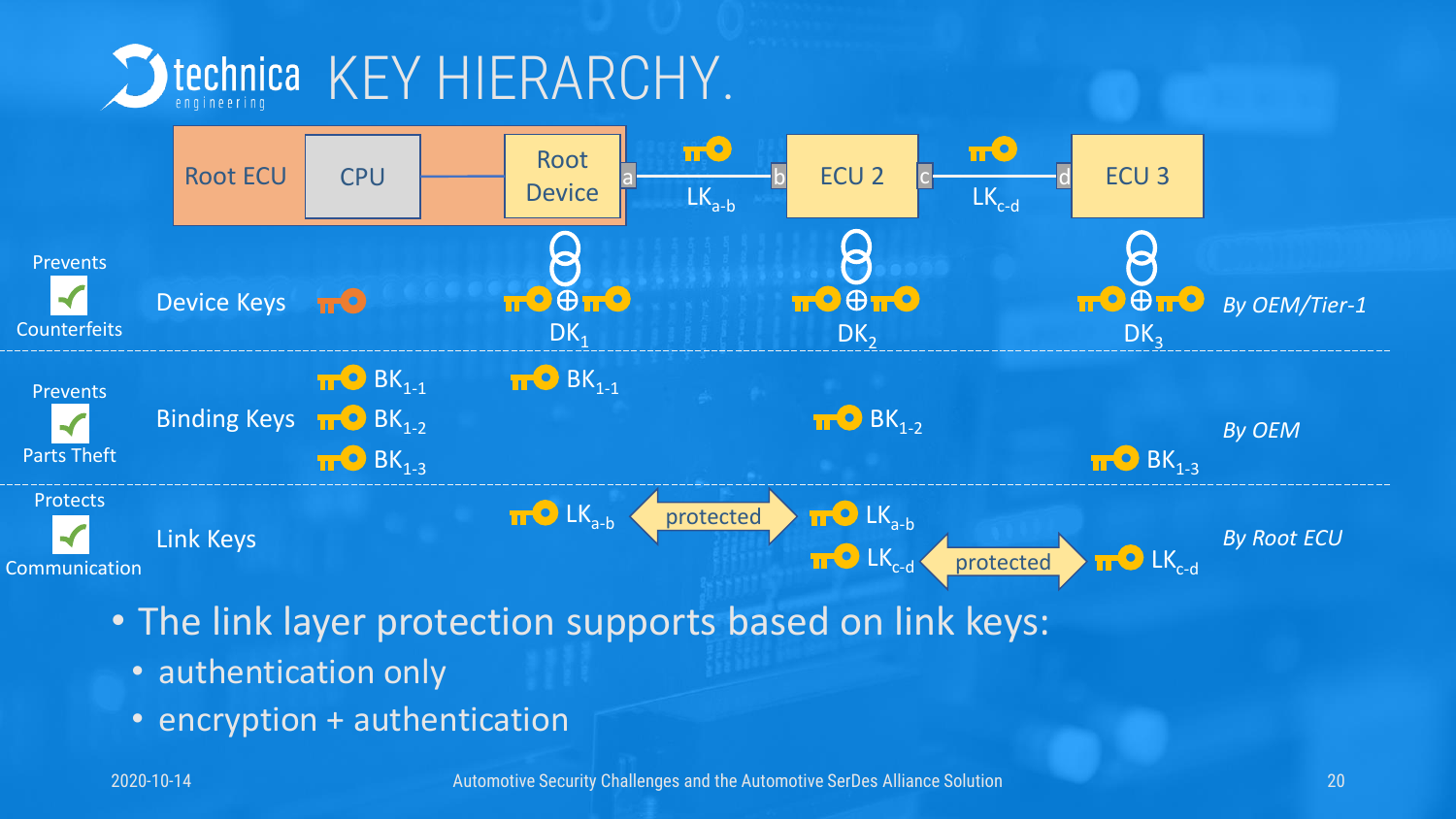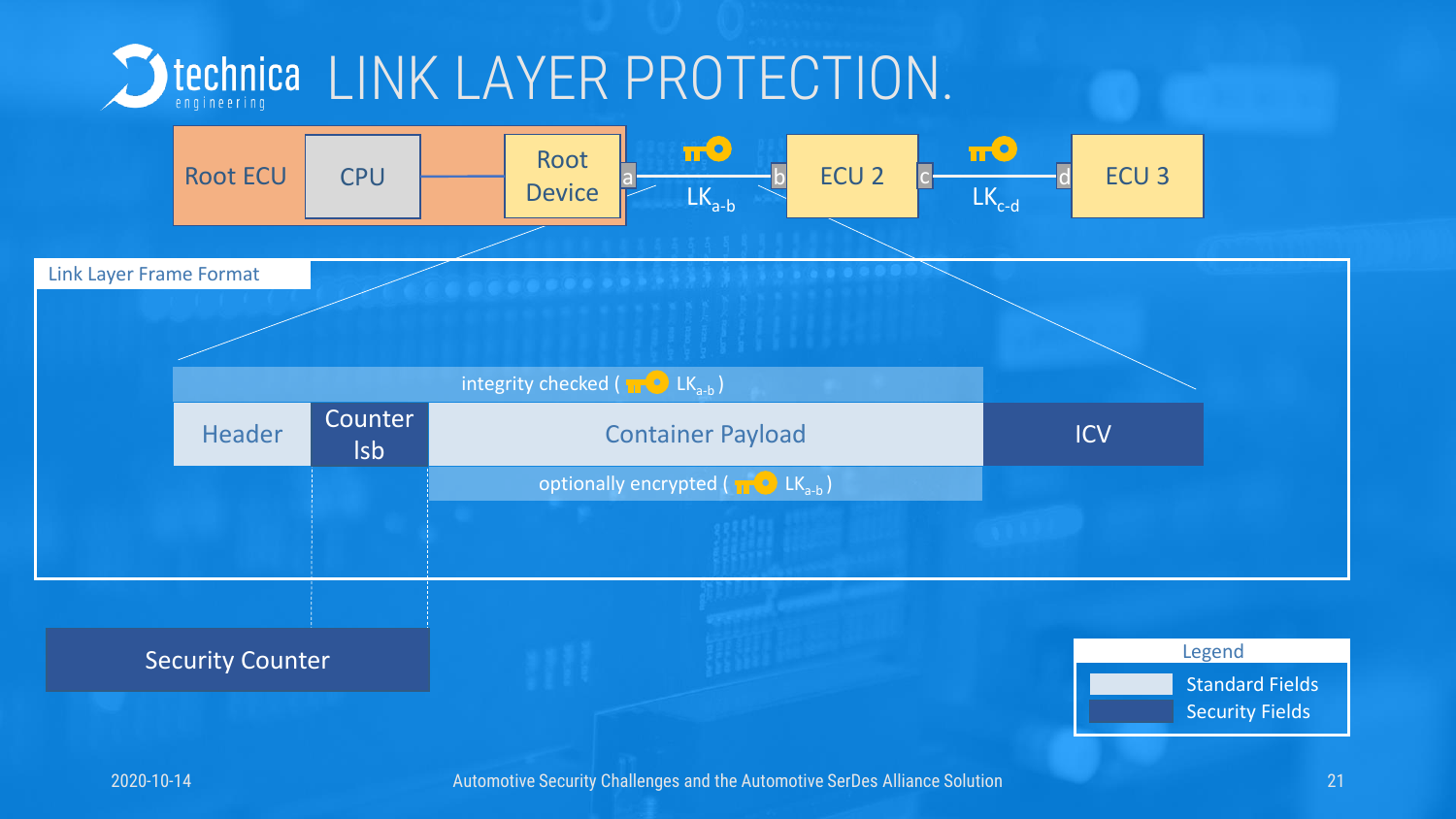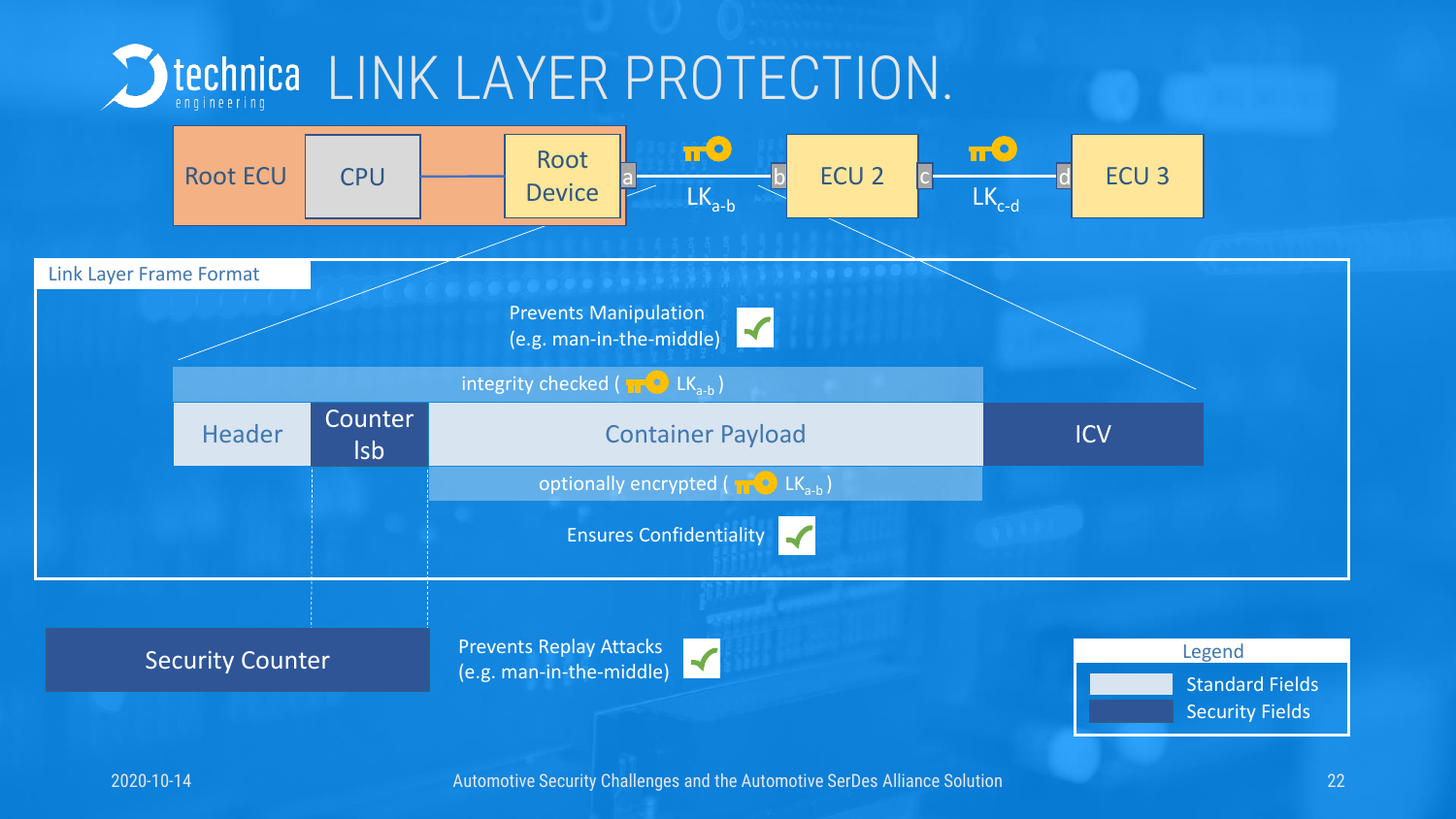

- The three-level key hierarchy allows the OEM to design a system for the use cases and requirements shown before, while using highly efficient symmetric keys.
	- Key level 1 allows control of devices.
	- Key level 2 allows the Root Device to secure the branch.
	- Key level 3 protects the communication between devices.
- The security can be easily implemented on small devices.
	- The Root Device takes the harder job to allow small devices.
- Protection of SerDes data is like MACsec.
	- It allows "authentication only" and "authentication + encryption"!
	- This stops the attacks shown before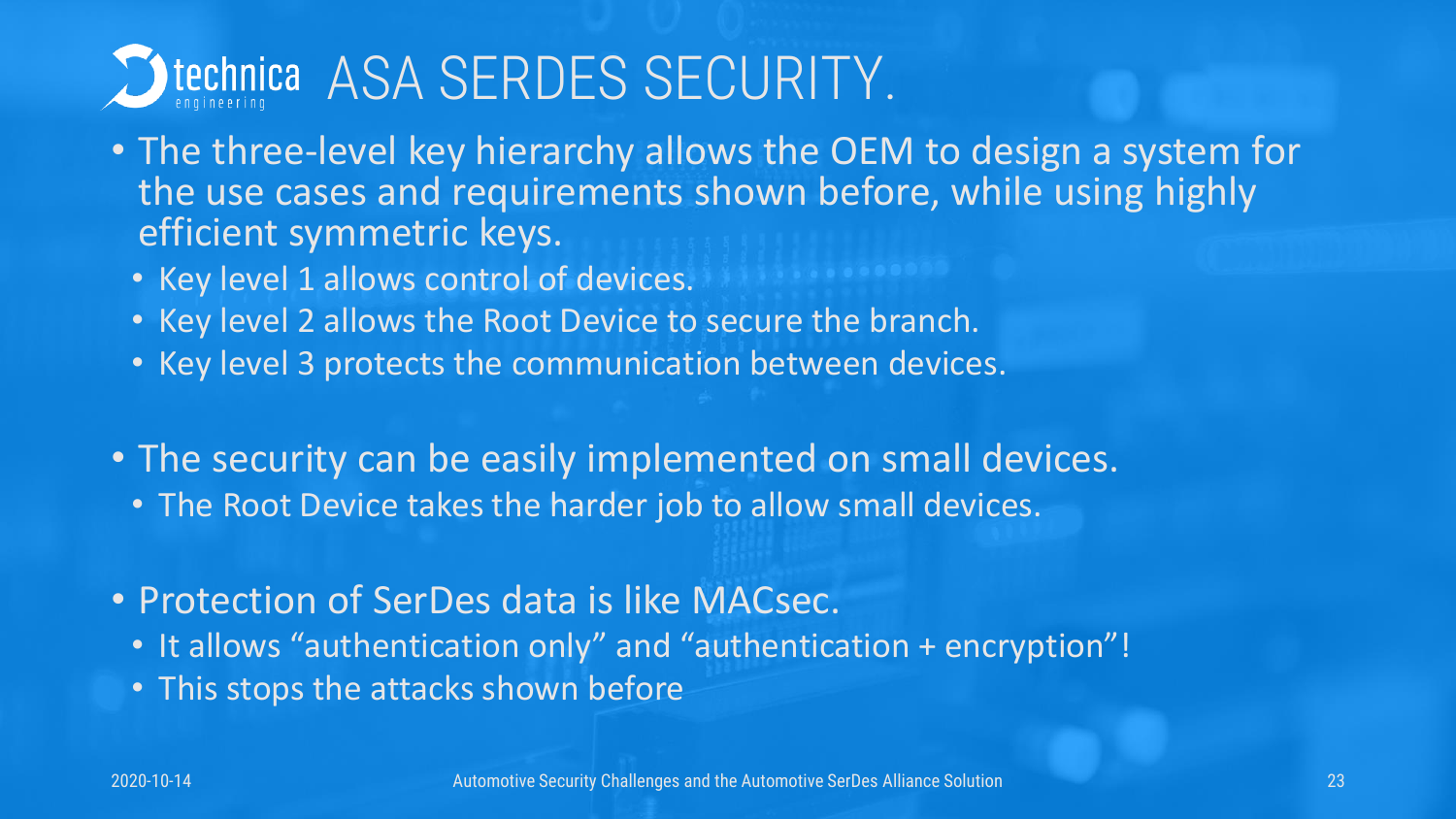

- The requirements for a secure SerDes solution are challenging.
- ASA SerDes addresses the security requirements for automotive use cases with a state-of-the-art security solution.
	- A three-level symmetric key hierarchy achieves the three goals: high security, high flexibility, and high performance.
	- ASA SerDes allows for "no protection", "authentication only", and "authentication and encryption".
	- For additional details (sequence diagrams, message formats, …) please refer to the official ASA Specification.

• The authors like to especially thank Dance Wu of Marvell (chair of the ASA TC-C) as well as all participants of the ASA TC-C!